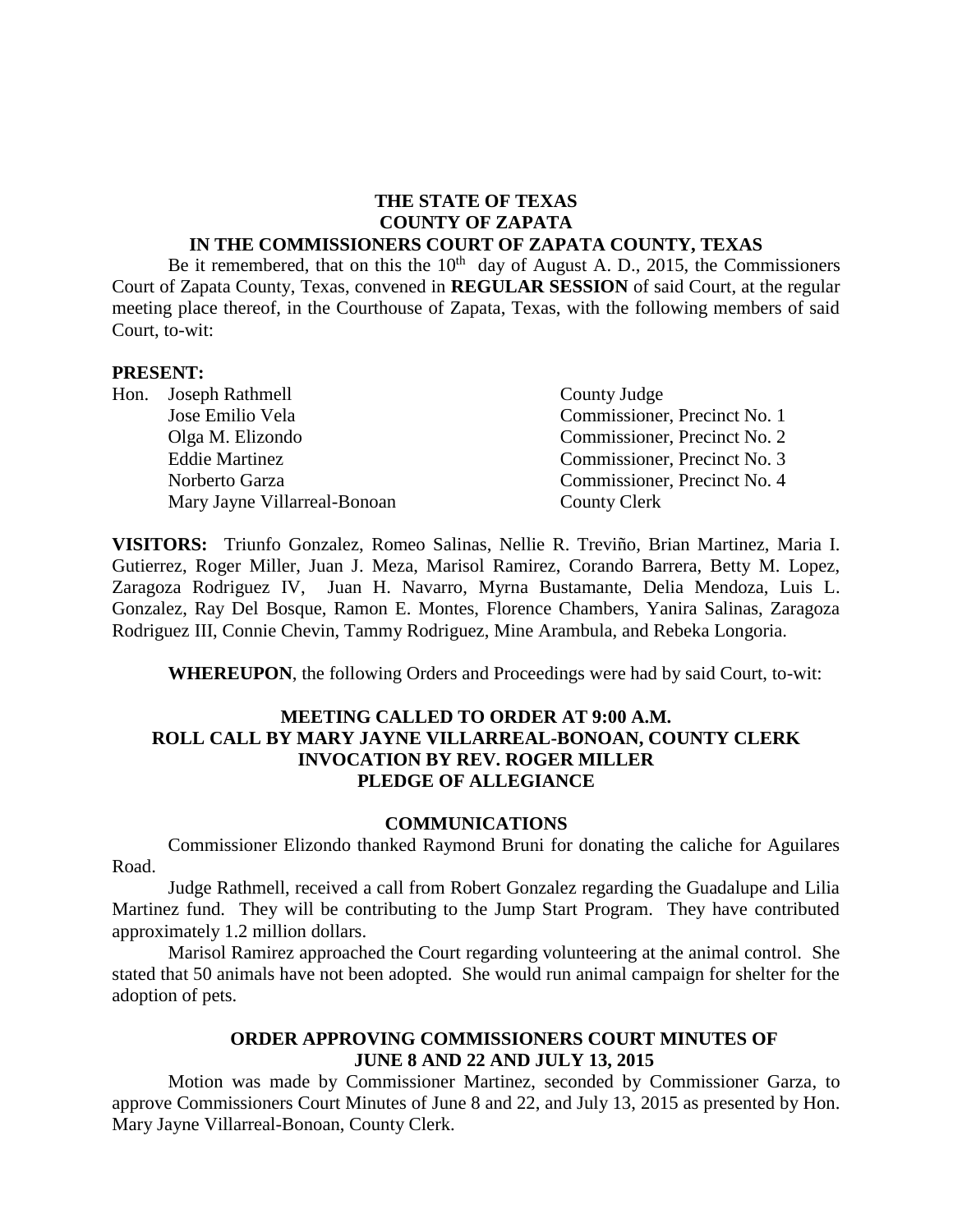The above motion, being put to a vote, was approved by the affirmative vote of all members of the Court.

#### **ORDER APPROVING INVOICES**

Motion was made by Commissioner Martinez, seconded by Commissioner Garza, to approve invoices as presented by Triunfo Gonzalez. Commissioner Vela stated that salaries may not be paid with purchase orders.

The above motion, being put to a vote, was approved by the affirmative vote of Commissioner Garza, Martinez, and Elizondo. Commissioner Vela voted against. Motion carried.

#### **ORDER APPROVING TREASURER'S REPORT**

Motion was made by Commissioner Elizondo, seconded by Commissioner Garza, to approve Treasurer's Report as requested by Hon. Romeo Salinas, County Treasurer.

The above motion, being put to a vote, was approved by the affirmative vote of all members of the Court.

## **ORDER APPROVING CHECKS ISSUED**

Motion was made by Commissioner Garza, seconded by Commissioner Elizondo, to approve checks issued as requested by Hon. Romeo Salinas, County Treasurer.

The above motion, being put to a vote, was approved by the affirmative vote of all members of the Court.

# **TAX / ASSESSOR COLLECTOR'S REPORT**

Luis L. Gonzalez, Tax Assessor/Collector, reported collections of Motel-Hotel Tax in an amount of \$14,883.66 for a year to date collection of \$191,930.58. Tax collections were \$115,444.17 with YTD collections at 91.48%.

## **FERNANDO HERNANDEZ RECOGNITION FOR RETIRING AFTER 35 YEARS OF SERVICE TO ZAPATA COUNTY FIRE DEPARTMENT**

Fernando Hernandez was recognized for retiring with 35 years of service at the Zapata County Fire Department as requested by Nellie R. Treviño, Personnel Director.

# **ORDER TO TABLE CONVEYANCE OF RAMIREÑO WATER SUPPLY CORPORATION TO ZAPATA COUNTY**

Motion was made by Commissioner Vela, seconded by Commissioner Garza, to table request by Judge Rathmell regarding conveyance of the Ramireño Water Supply Corporation to Zapata County. Jeff Snowden reported that income is generated from water haulers in the area.

The above motion, being put to a vote, was approved by the affirmative vote of all members of the Court.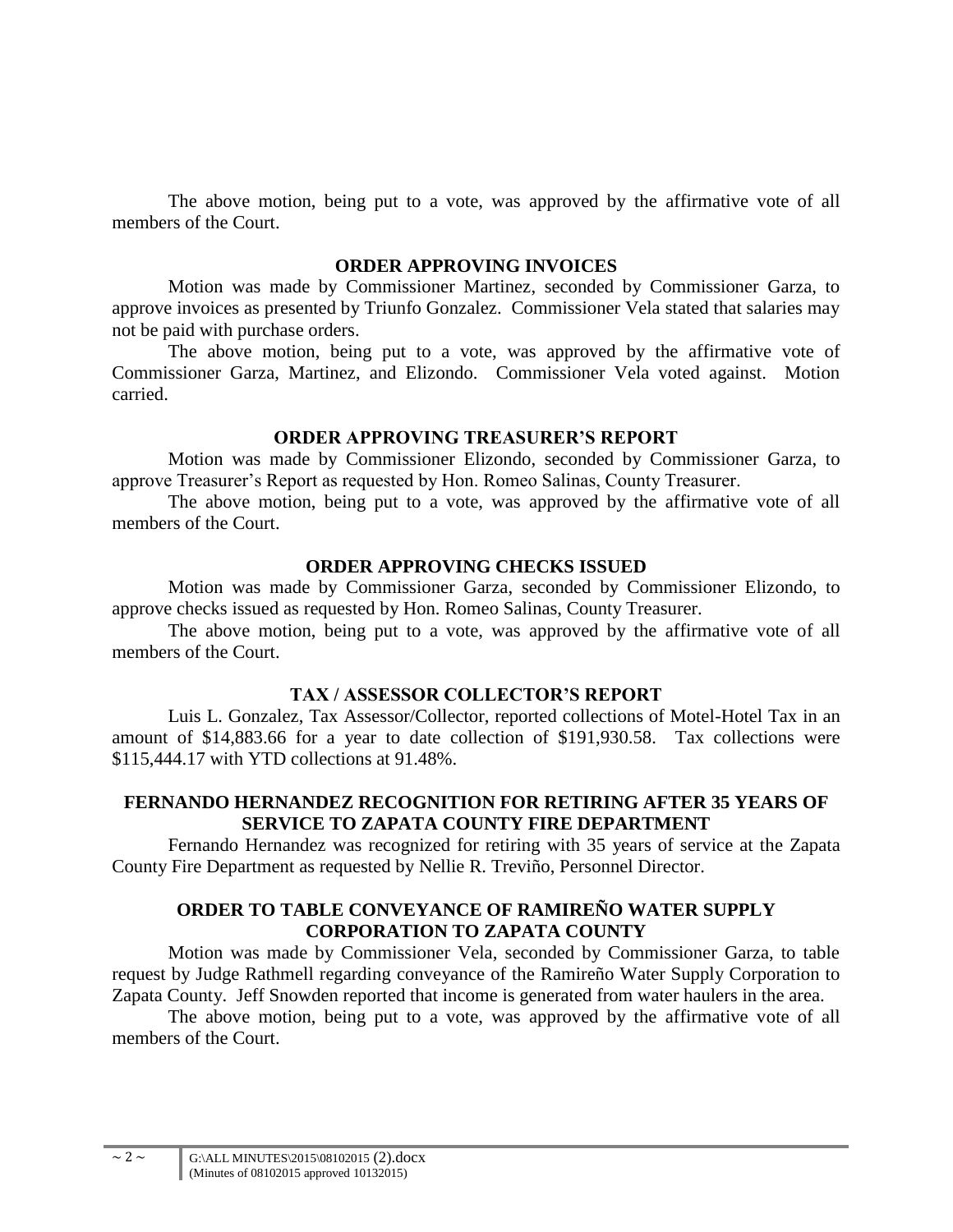# **ORDER APPROVING ZAR RODRIGUEZ AS TEXAS A & M AGRILIFE EXTENSION CANDIDATE RECOMMENDATION FOR COUNTY EXTENSION AGENT – AGRICULTURE AND NATURAL RESOURCES POSITION SERVING ZAPATA COUNTY**

Motion was made by Commissioner Garza, seconded by Commissioner Vela, to approve Zar Rodriguez as the Texas A&M AgriLife Extension candidate recommendation for the County Extension Agent - Agriculture and Natural Resources position serving Zapata County effective September 1, 2015 as requested by Ruben Saldaña, Texas A&M AgriLife Extension.

The above motion, being put to a vote, was approved by the affirmative vote of all members of the Court.

## **ORDER SETTING 2016 SHERIFFS' AND CONSTABLES' FEES**

Motion was made by Commissioner Martinez, seconded by Commissioner Garza, to approve the setting of the 2016 Sheriffs' and Constables' fees at their current rates as requested by Hon. Joseph Rathmell, County Judge.

The above motion, being put to a vote, was approved by the affirmative vote of all members of the Court.

# **ORDER APPROVING ANNUAL INTERLOCAL AGREEMENT FOR E911 PUBLIC SAFETY ANSWERING SERVICES BETWEEN CITY OF LAREDO AND ZAPATA COUNTY**

Motion was made by Commissioner Vela, seconded by Commissioner Garza, to approve the annual Interlocal Agreement for E911 Public Safety Answering Services between the City of Laredo and Zapata County as requested by Hon. Joseph Rathmell, County Judge. The above motion, being put to a vote, was approved by the affirmative vote of all

members of the Court.

# **ORDER APPROVING CREATION OF G/L ACCOUNT NUMBER 10-370-915 (RETIREES HEALTH INSURANCE) TO PROPERLY RECORD INCOME COLLECTED FROM COUNTY RETIREES**

Motion was made by Commissioner Martinez, seconded by Commissioner Elizondo, to approve the creation of income G/L account number 10-370-915 (Retirees Health Insurance) to properly record income collected from County retirees as requested by Hon. Romeo Salinas, County Treasurer.

The above motion, being put to a vote, was approved by the affirmative vote of all members of the Court.

# **ORDER APPROVING PURCHASE OF DIGITAL CAMERA FOR JUSTICE OF THE PEACE PRECINCT 1 FROM TECHNOLOGY FUND**

Motion was made by Commissioner Garza, seconded by Commissioner Vela, to approve the purchase of a digital camera, in the amount of \$948.95, for the Justice of the Peace Precinct 1 office from the Technology Fund (62-582-392) as requested by Hon. Anna M. Guerra, Justice of the Peace, Pct. 1.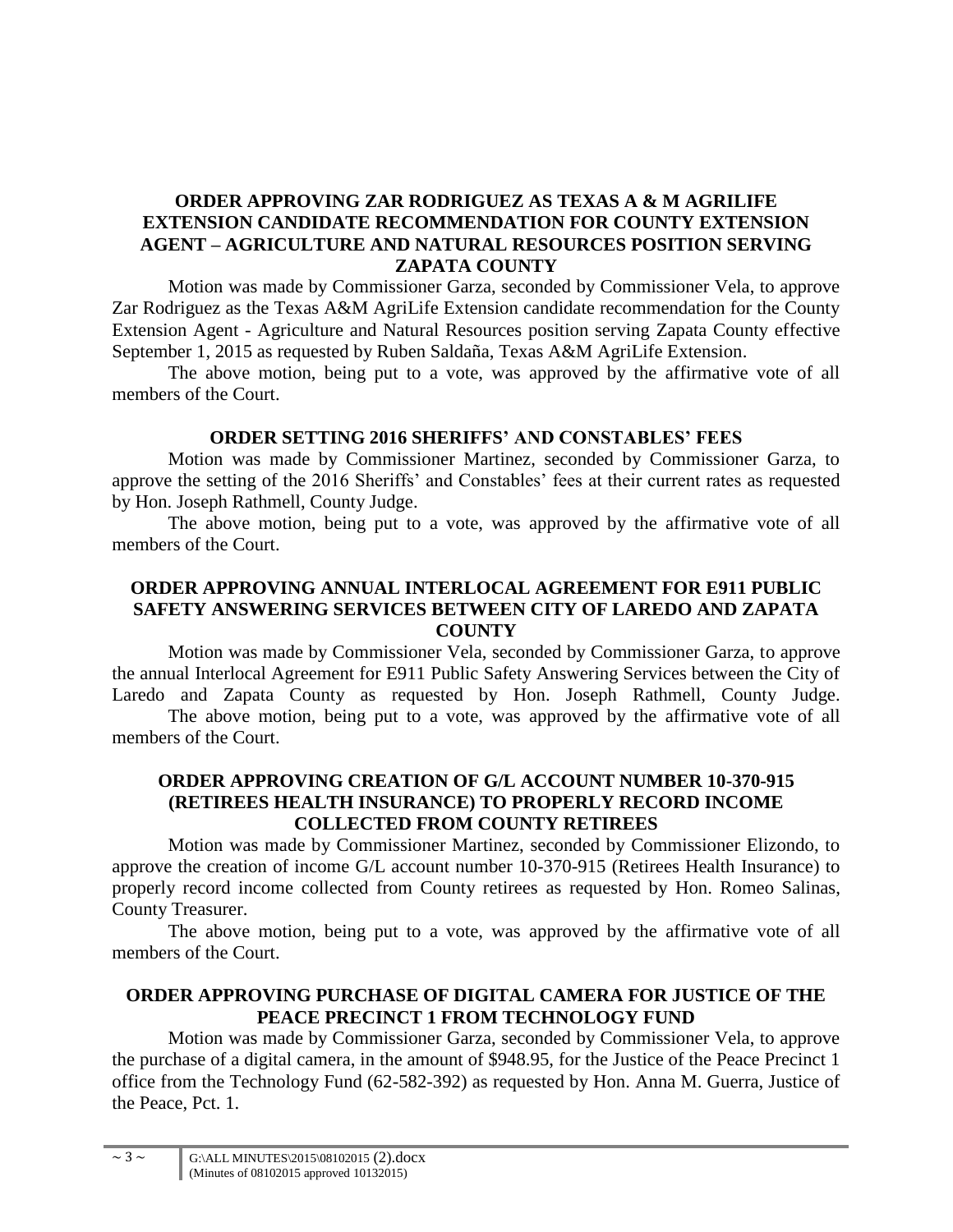The above motion, being put to a vote, was approved by the affirmative vote of all members of the Court.

### **ORDER AWARDING ZAPATA COUNTY HEALTH INSURANCE TO TAC BEING THE LOWEST BIDDER**

Motion was made by Commissioner Vela, seconded by Commissioner Garza, to award the Zapata County Health Insurance to TAC, being the lowest bidder, as per Request for Proposal as requested by Nellie R. Treviño, Personnel Director.

The above motion, being put to a vote, was approved by the affirmative vote of all members of the Court.

## **ORDER APPROVING THE 2015-2016 HOLIDAY, COMMISSIONERS COURT AND PAY CALENDAR**

Motion was made by Commissioner Martinez, seconded by Commissioner Garza, to approve the 2015-2016 Holiday, Commissioners Court, and Pay calendar as requested by Nellie R. Treviño, Personnel Director.

The above motion, being put to a vote, was approved by the affirmative vote of all members of the Court.

# **ORDER APPROVING PURCHASE OF INCENTIVES FOR EMPLOYEES WHO ACTIVELY PARTICIPATE IN HEALTHY COUNTY PROGRAMS WITH MONIES FROM EMPLOYEE REWARDS REFUND**

Motion was made by Commissioner Vela, seconded by Commissioner Garza, to approve the purchase of incentives for employees who actively participate in the Healthy County Programs with monies from Employee Rewards Refund as requested by Nellie R. Treviño, Personnel Director.

The above motion, being put to a vote, was approved by the affirmative vote of all members of the Court.

### **ORDER TO TRANSFER \$10,000 FROM TOBACCO FUND (37-800-352) TO FIRE DEPARTMENT MEDICAL SUPPLIES (10-543-460) FOR PURCHASE OF MEDICATIONS**

Motion was made by Commissioner Vela, seconded by Commissioner Garza, to approve to transfer \$10,000 from the Tobacco Fund (67-800-352) to Fire Department Medical Supplies (10-543-460) for the purchase of medications as requested by Chief Juan J. Meza, Fire Chief.

The above motion, being put to a vote, was approved by the affirmative vote of all members of the Court.

# **ORDER APPROVING USE OF LITTLE LEAGUE FIELD IN PRECINCT 4 AND USE OF LIGHTS ON TUESDAYS AND THURSDAYS FROM 5:30 PM – 9:30 PM FOR YOUTH BASEBALL PROGRAM**

Motion was made by Commissioner Vela, seconded by Commissioner Martinez, to approve the use of the Little League Field in Precinct 4 and the use of lights on Tuesdays and Thursdays, for a total of 32 days, from 5:30 PM - 9:30 PM for a youth baseball program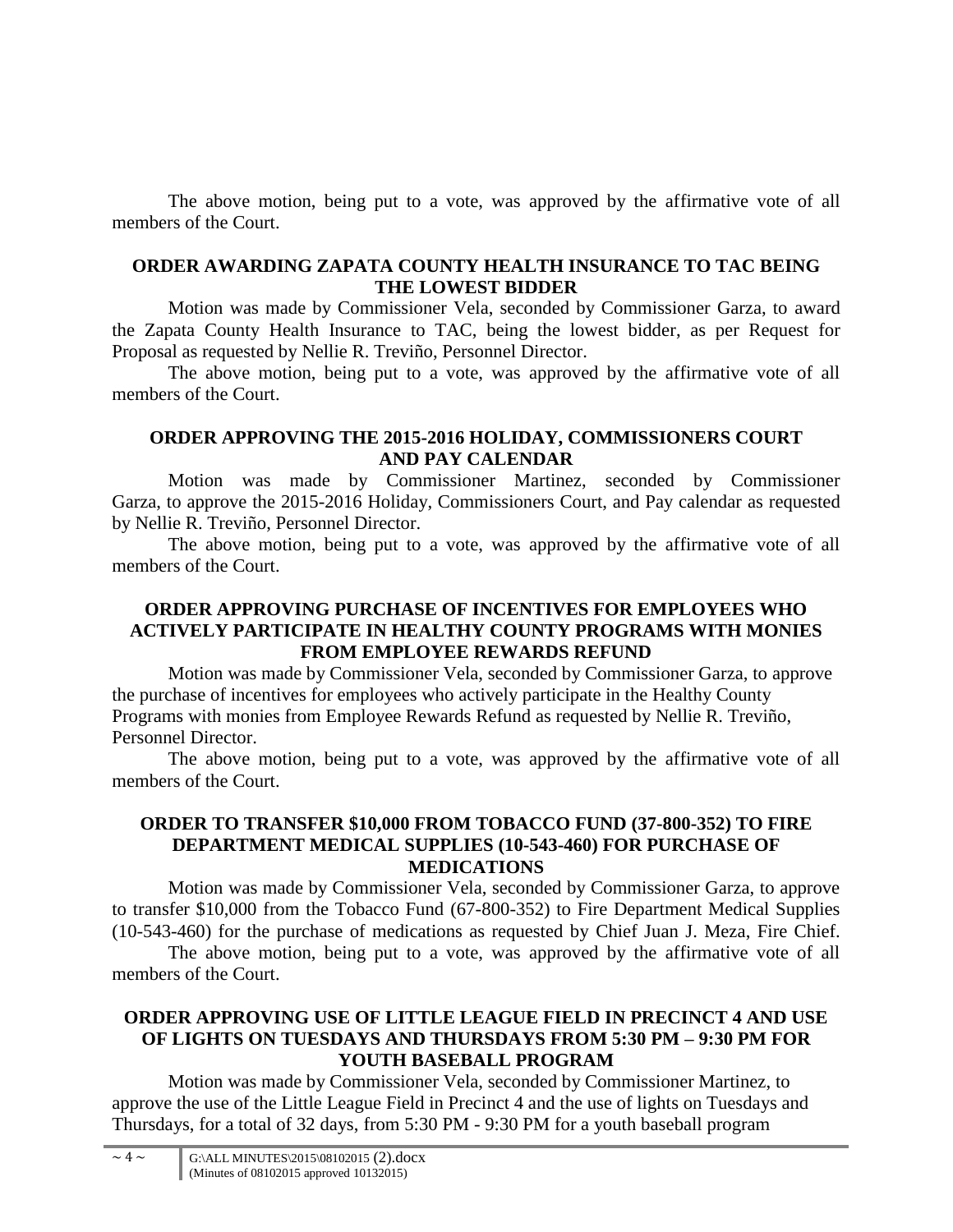organized by John Lane as requested by Ramiro Hernandez and authorize Commissioner Garza to negotiate days of use.

The above motion, being put to a vote, was approved by the affirmative vote of all members of the Court.

### **ORDER APPROVING ALL NIGHT USE OF ALREADY APPROVED FIELDS FOR ANNUAL CLASH OF THE CLASSES TOURNAMENT AUGUST 21 THROUGH AUGUST 22 AND USE OF D.J. MUSIC UNTIL MIDNIGHT ON AUGUST 21 AND 1 AM ON AUGUST 23**

Motion was made by Commissioner Vela, seconded by Commissioner Garza, to approve the all night use of already approved fields for the Annual Clash of the Classes tournament on Friday, August  $21^{st}$  through Saturday, August  $22^{nd}$  and the use of D.J. music until midnight on the 21<sup>st</sup> and 1 A.M. on the 23<sup>rd</sup> as requested by Corando Barrera, Clash of the Classes Chair.

The above motion, being put to a vote, was approved by the affirmative vote of all members of the Court.

#### **THE FOLLOWING ITEM WAS HEARD IN EXECUTIVE SESSION**

24. Discussion and possible action to consider continuing opposition to the renewal permit for the J. Moss Investments (JMI) Land Treatment Facility, the potential hiring of professional services, and to set a budget for expenses as requested by Hon. Joseph Rathmell, County Judge.

# **ORDER APPROVING CONSENT ITEMS**

Motion was made by Commissioner Garza, seconded by Commissioner Vela, to approve the reinstallation of a speed hump at the following address:

a. 2106 Alamo Street

as requested by Hon. Olga Elizondo, Commissioner Pct. 3.

The above motion, being put to a vote, was approved by the affirmative vote of all members of the Court.

Motion was made by Commissioner Garza, seconded by Commissioner Vela, to approve the installation of a street light at the following address:

b. 5120 Mission Lane

as requested by Hon. Eddie Martinez, Commissioner Pct. 3

The above motion, being put to a vote, was approved by the affirmative vote of all members of the Court.

Motion was made by Commissioner Garza, seconded by Commissioner Vela, to approve the following line item transfer to meet departmental needs:

| <b>DEPARTMENT</b>      | LINE ITEM  | <b>FUND</b>      | <b>AMOUNT</b> |
|------------------------|------------|------------------|---------------|
| FROM County Clerk      | 10-403-484 | <b>Elections</b> | \$2,500.00    |
| <b>TO</b> County Clerk | 10-403-462 | Equipment Rental | \$2,500.00    |

as requested by Mary Jayne Villarreal-Bonoan, County Clerk.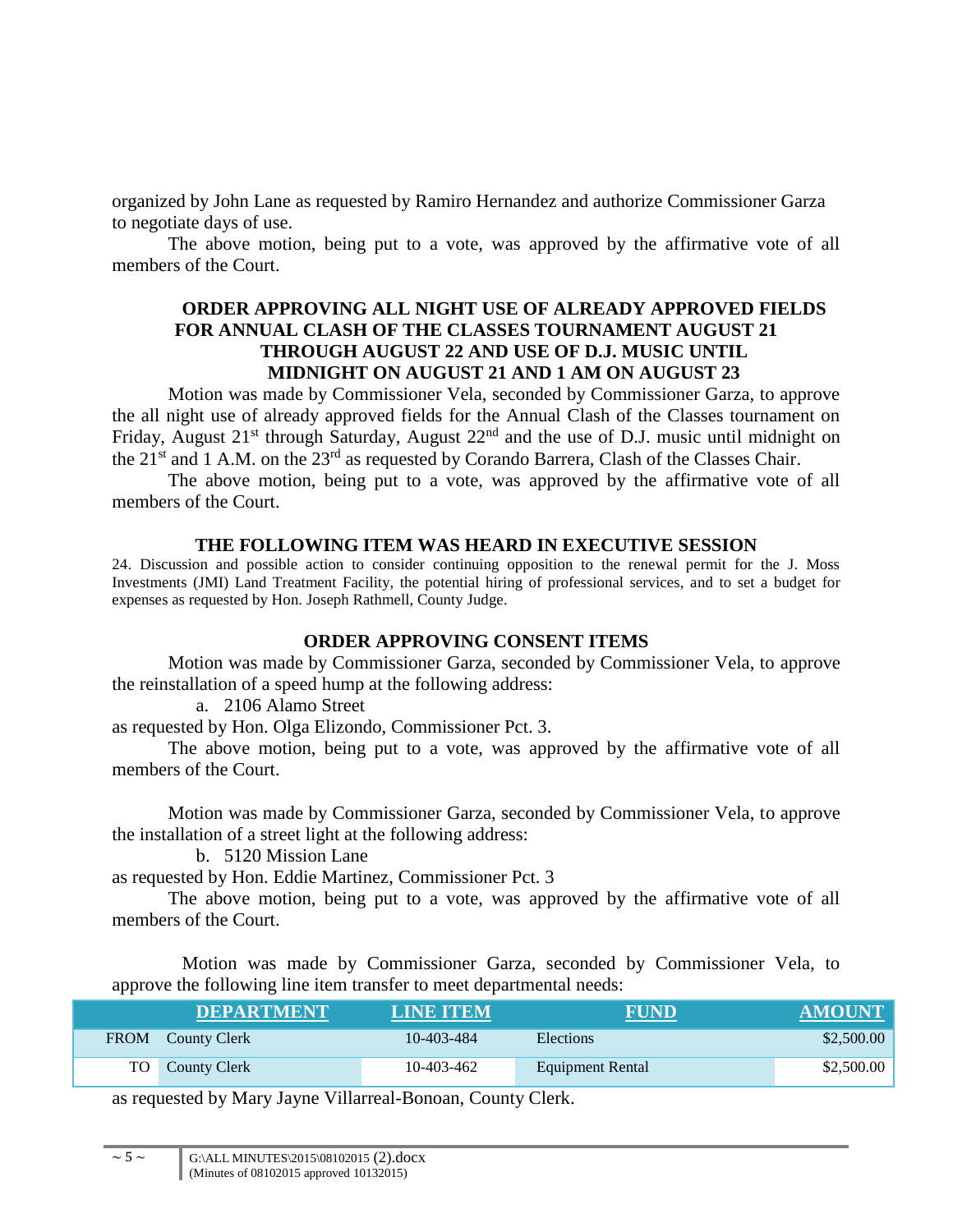The above motion, being put to a vote, was approved by the affirmative vote of all members of the Court.

Motion was made by Commissioner Garza, seconded by Commissioner Vela, to approve the following line item transfer to correct over budget funds:

|             | <b>DEPARTMENT</b> | <b>LINE ITEM</b> | <b>FUND</b>             | <b>AMOUNT</b> |
|-------------|-------------------|------------------|-------------------------|---------------|
| <b>FROM</b> | Non-Department    | 10-409-444       | Electricity             | \$20,000.00   |
| TO          | Non-Department    | 10-409-445       | Water                   | \$20,000.00   |
| <b>FROM</b> | Non-Department    | 10-409-336       | <b>Supplies General</b> | \$500.00      |
| TO          | Non-Department    | 10-409-465       | Repairs                 | \$500.00      |
| <b>FROM</b> | Non-Department    | 10-409-336       | <b>Supplies General</b> | \$1,500.00    |
| TO          | Non-Department    | 10-409-431       | <b>Supplies General</b> | \$1,500.00    |

as requested by Triunfo Gonzalez, County Auditor.

The above motion, being put to a vote, was approved by the affirmative vote of all members of the Court.

Motion was made by Commissioner Garza, seconded by Commissioner Vela, to approve the following line item transfer to meet departmental needs:

|             | <b>DEPARTMENT</b>  | <b>LINE ITEM</b> | <b>FUND</b>            | <b>AMOUNT</b> |
|-------------|--------------------|------------------|------------------------|---------------|
| <b>FROM</b> | Juvenile Probation | $10 - 570 - 512$ | Juvenile Detention     | \$2,000.00    |
| TO.         | Juvenile Probation | 10-570-427       | Workshop & Travel      | \$2,000.00    |
| <b>FROM</b> | Juvenile Probation | $10 - 570 - 512$ | Juvenile Detention     | \$1,000.00    |
| TO.         | Juvenile Probation | $10 - 570 - 310$ | <b>Office Supplies</b> | \$1,000.00    |

as requested by Sandy J. Pippin-Gomez, Chief Probation Officer.

The above motion, being put to a vote, was approved by the affirmative vote of all members of the Court.

Motion was made by Commissioner Garza, seconded by Commissioner Vela, to approve the following line item transfer to meet departmental needs:

|             | <b>DEPARTMENT</b> | LINE ITEM  | <b>FUND</b>             | <b>AMOUNT</b> |
|-------------|-------------------|------------|-------------------------|---------------|
| <b>FROM</b> | Aviation          | 10-667-457 | <b>Fuel Purchase</b>    | \$4,500.00    |
|             | Aviation          | 10-667-458 | <b>Contract Service</b> | \$4,500.00    |

as requested by Charles Avaritt, Airport Manager.

The above motion, being put to a vote, was approved by the affirmative vote of all members of the Court.

Motion was made by Commissioner Garza, seconded by Commissioner Vela, to approve the following line item transfer to meet departmental needs: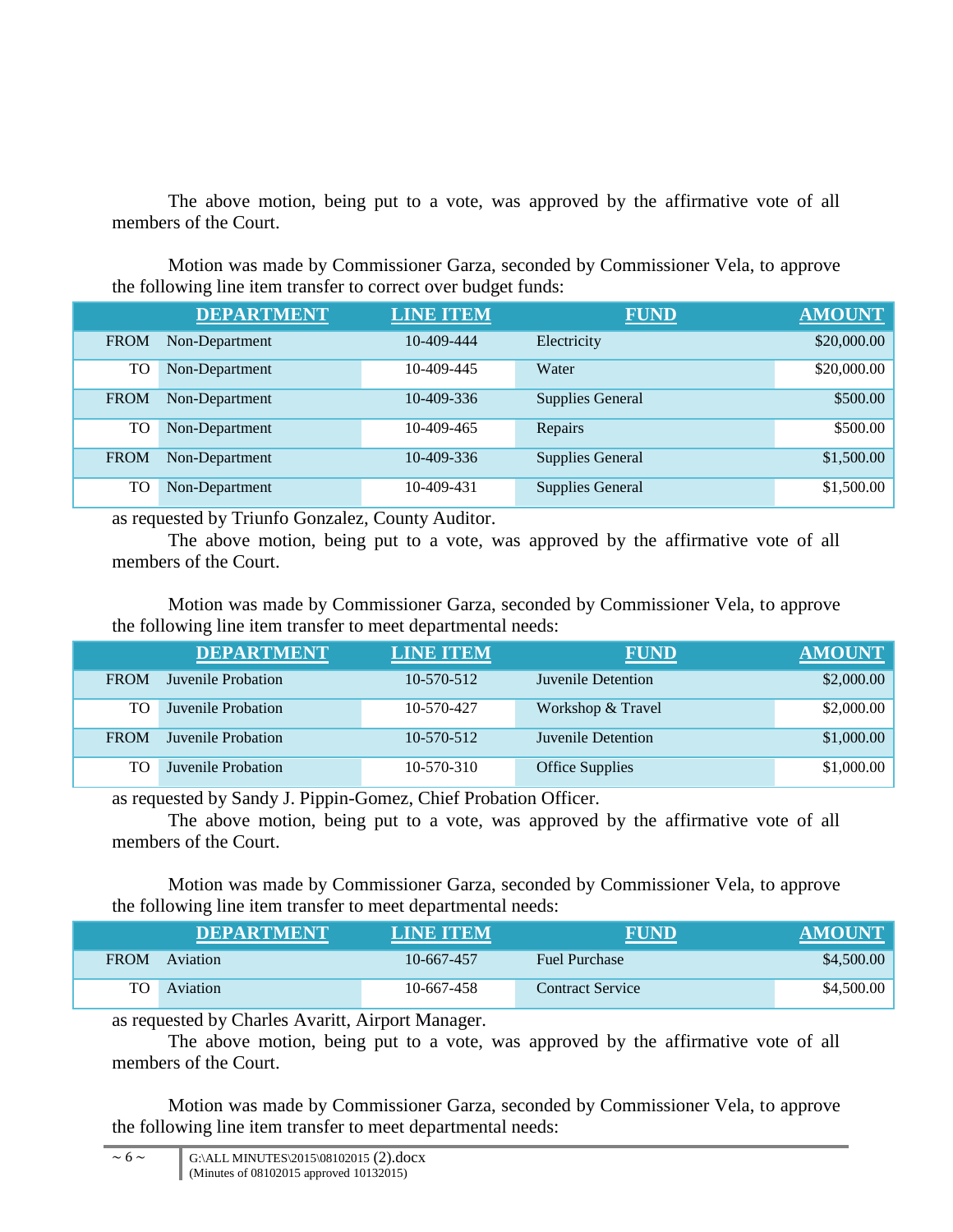| <b>DEPARTMENT</b>          | LIND TEM     | <b>FUND</b>          | <b>AMOUNT</b> |
|----------------------------|--------------|----------------------|---------------|
| FROM Zapata Co. Waterworks | 80-600-443   | Electricity          | \$3,000.00    |
| TO Zapata Waste Water      | $08-602-121$ | Sewer Plant Overtime | \$3,000.00    |

as requested by Carlos Treviño, Jr., Water Plant Manager.

The above motion, being put to a vote, was approved by the affirmative vote of all members of the Court.

# **ORDER APPROVING RESOLUTION TO SUPPORT AND PARTICIPATE IN THE SOUTH TEXAS DEVELOPMENT COUNCIL AND CONFIRM APPOINTMENT OF JUDGE RATHMELL AND COMMISSIONER MARTINEZ AS REPRESENTATIVES FROM COUNTY OF ZAPATA, TEXAS TO SERVE OF BOARD OF DIRECTORS OF SOUTH TEXAS DEVELOPMENT COUNCIL**

Motion was made by Commissioner Vela, seconded by Commissioner Garza, to approve a Resolution to Support and Participate in the South Texas Development Council and confirm the appointment of Judge Rathmell and Commissioner Martinez as representatives from the County of Zapata, Texas to serve on the Board of Directors of the South Texas Development Council for the period of October 1, 2014 to September 30, 2015 as requested by Hon. Joseph Rathmell, County Judge.

The above motion, being put to a vote, was approved by the affirmative vote of all members of the Court.

# **MOTION WAS MADE BY COMMISSIONER GARZA, SECONDED BY COMMISSIONER MARTINEZ, TO ENTER INTO EXECUTIVE SESSION**

# **MOTION WAS MADE BY COMMISSIONER GARZA, SECONDED BY COMMISSIONER MARTINEZ, TO RETURN TO REGULAR SESSION**

### **ORDER TO TABLE REQUEST BY JUDGE RATHMELL REGARDING CONTINUING OPPOSITION TO RENEWAL PERMIT FOR J. MOSS INVESTMENTS (JMI) LAND TREATMENT FACILITY**

Motion was made by Commissioner Martinez, seconded by Commissioner Garza, to table request by Judge Rathmell regarding the discussion and possible action to consider continuing opposition to the renewal permit for the J. Moss Investments (JMI) Land Treatment Facility, the potential hiring of professional services, and to set a budget for expenses. *[Executive Session is requested pursuant to Texas Government Code Title 5, Sub Chapter D, Section 551.071 (Consultation with Attorney).*

The above motion, being put to a vote, was approved by the affirmative vote of all members of the Court.